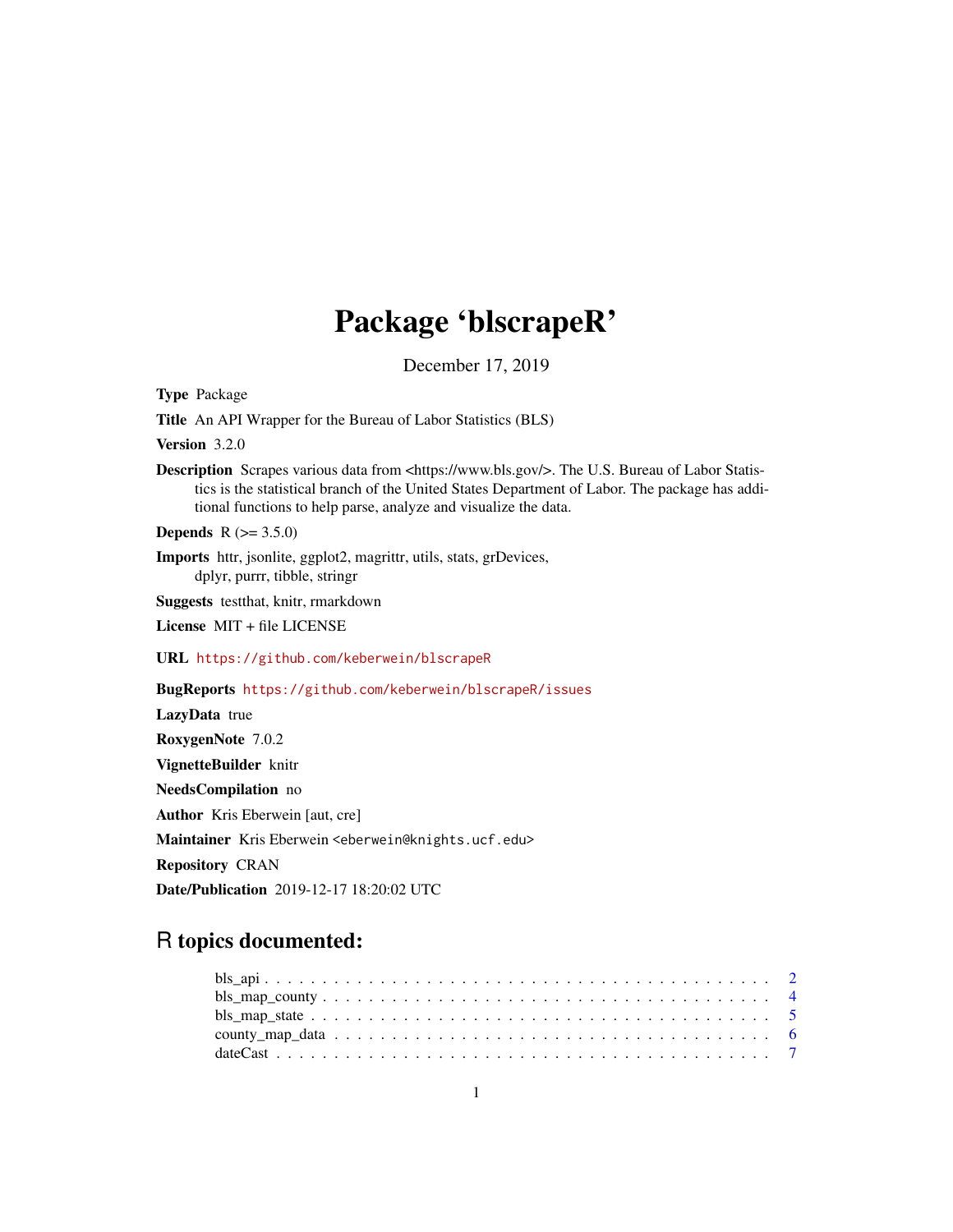<span id="page-1-0"></span>

| Index | 20 |
|-------|----|

bls\_api *Basic Request Mechanism for BLS Tables*

# Description

Return data frame from one or more requests via the US Bureau of Labor Statistics API. Provided arguments are in the form of BLS series ids.

# Usage

```
bls_api(
  seriesid,
  startyear = NULL,
  endyear = NULL,
  registrationKey = NULL,
  catalog = FALSE,
  calculations = FALSE,
  annualaverage = FALSE,
  ...
\mathcal{L}
```
# Arguments

| seriesid  | The BLS id of the series your trying to load. A common format would be<br>'LAUCN040010000000005'. WARNING: All seriesIDs must contain the same<br>time resolution. For example, monthly data sets can not be combined with an-<br>nual or semi-annual data. If you need help finding seriesIDs, check the BLS<br>website or the BLS Data Finder-links below. |
|-----------|--------------------------------------------------------------------------------------------------------------------------------------------------------------------------------------------------------------------------------------------------------------------------------------------------------------------------------------------------------------|
| startyear | The first year in your data set.                                                                                                                                                                                                                                                                                                                             |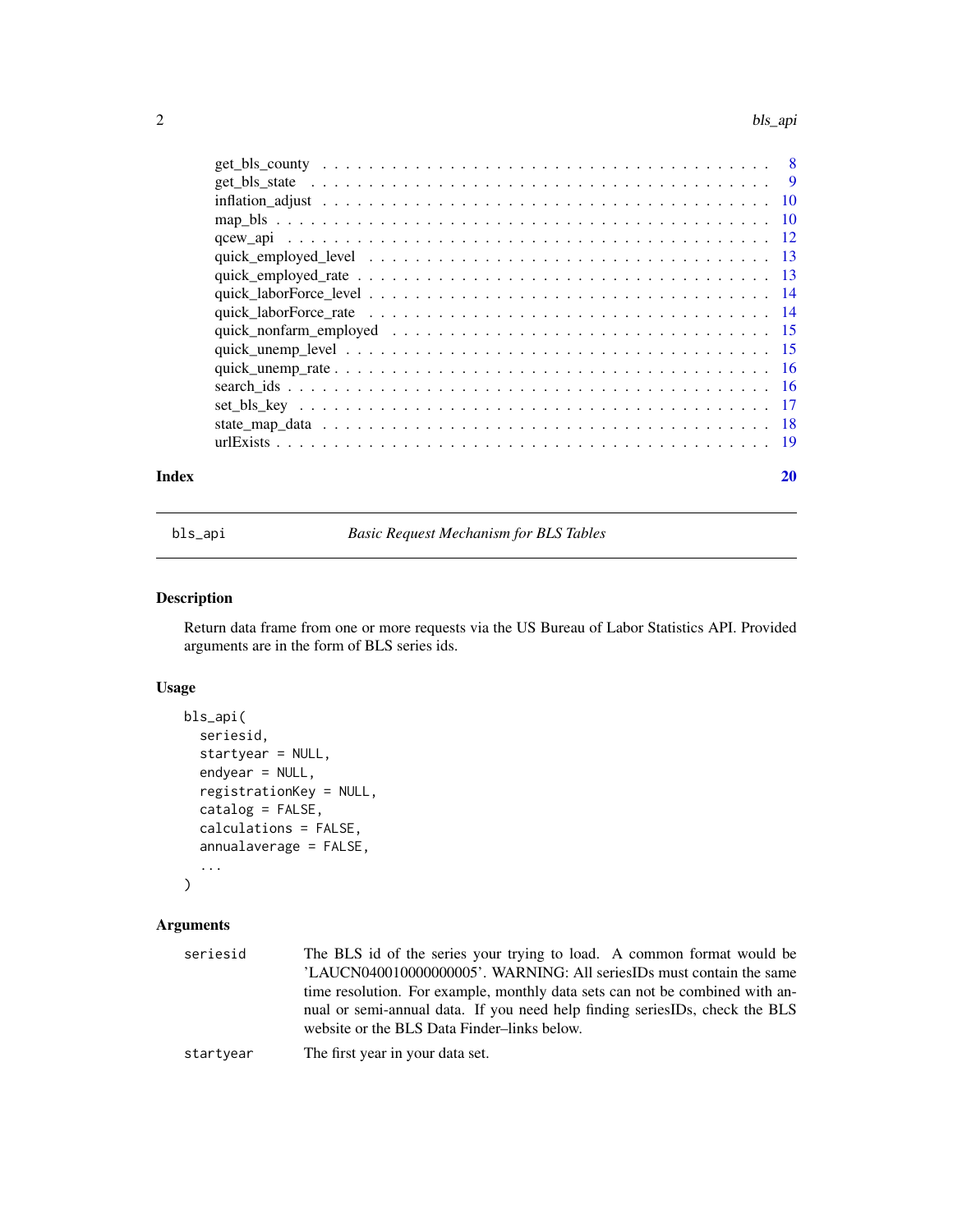#### bls\_api 3

| endyear         | The last year in your data set.                                      |
|-----------------|----------------------------------------------------------------------|
| registrationKey |                                                                      |
|                 | The API key issued to you from the BLS website.                      |
| catalog         | Series description information available only for certain data sets. |
| calculations    | Returns year-over-year calculations if set to TRUE.                  |
| annualaverage   | Returns an annual average if set to TRUE.                            |
| $\ddots$        | additional arguments                                                 |

# See Also

<https://www.bls.gov/data/> <https://beta.bls.gov/dataQuery/search>

# Examples

```
## API Version 1.0 R Script Sample Code
## Single Series request
df <- bls_api("LAUCN040010000000005")
## Not run:
## API Version 1.0 R Script Sample Code
## Multiple Series request with date params.
df <- bls_api(c("LAUCN040010000000005", "LAUCN040010000000006"),
startyear = "2010", endyear = "2012")
## API Version 1.0 R Script Sample Code
## Multiple Series request with date params.
df <- bls_api(c("LAUCN040010000000005", "LAUCN040010000000006"),
startyear = "2010", endyear = "2012")
## API Version 2.0 R Script Sample Code
## Multiple Series request with full params allowed by v2.
df <- bls_api(c("LAUCN040010000000005", "LAUCN040010000000006"),
startyear = "2010", endyear = "2012",
registrationKey = "BLS_KEY",
```
calculations = TRUE, annualaverage = TRUE, catalog = TRUE)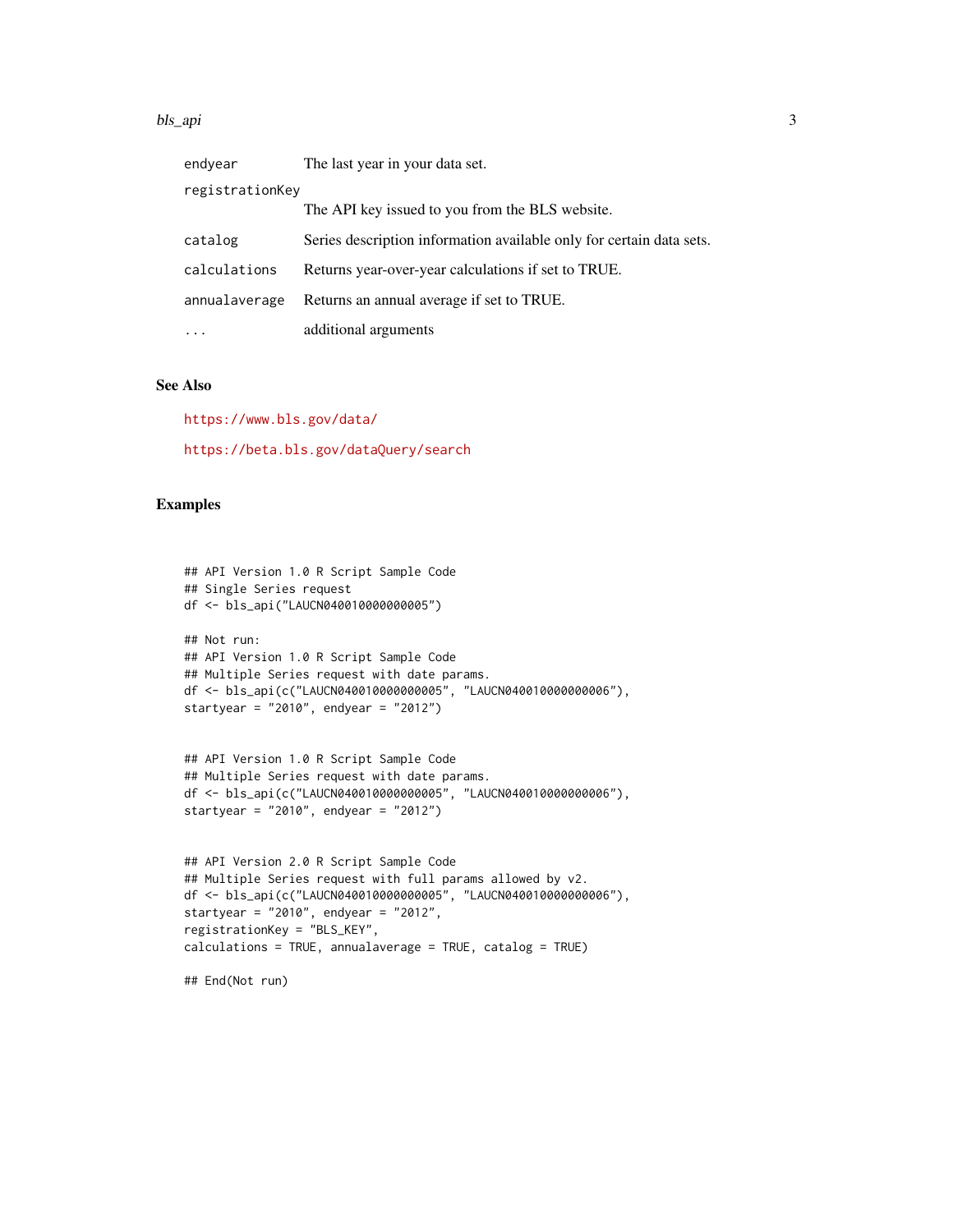<span id="page-3-0"></span>

Return a ggplot object to render a choropleth map with county outlines. The map files contain 2015 FIPS codes and can be used with any data set containing county and state FIPS codes. They can not be used with the leaflet package but the shape files can be downloaded from the Census website or with the tigris package. See the "Mapping BLS Data" vignette for this package.

# Usage

```
bls_map_county(
 map_data,
  fill_rate = NULL,
  labtitle = NULL,
  stateName = NULL,
  projection = NULL,
  lowFill = "green",highFill = "red"\mathcal{L}
```
# Arguments

| map_data   | Dataframe to be used as the map's measures. Usually a result of calls to the<br>get_bls_county() or get_bls_state() functions, but other dataframes, which<br>include FIPS codes may be used as well. |
|------------|-------------------------------------------------------------------------------------------------------------------------------------------------------------------------------------------------------|
| fill_rate  | Column name from the dataframe that you want to use as a fill value, in quotes.<br>NOTE: This argument is mandatory!                                                                                  |
| labtitle   | The main title label for your map passed as a string. The default is no title.                                                                                                                        |
| stateName  | Optional argument if you only want to map a single state or a group of selected<br>states. The argument accepts state full state names in quotes.                                                     |
| projection | Choices of map projection are "lambert" or "mercator". By default, the function<br>selects Mercator for single states and Lambert for nationwide views.                                               |
| lowFill    | The fill color of the lower values being mapped. The default color is green, but<br>can be changed to any color accepted by ggplot2::scale_fill_gradient.                                             |
| highFill   | The fill color of the higher values being mapped. The default color is green, but<br>can be changed to any color accepted by ggplot2::scale_fill_gradient.                                            |

# See Also

<https://cran.r-project.org/package=tigris>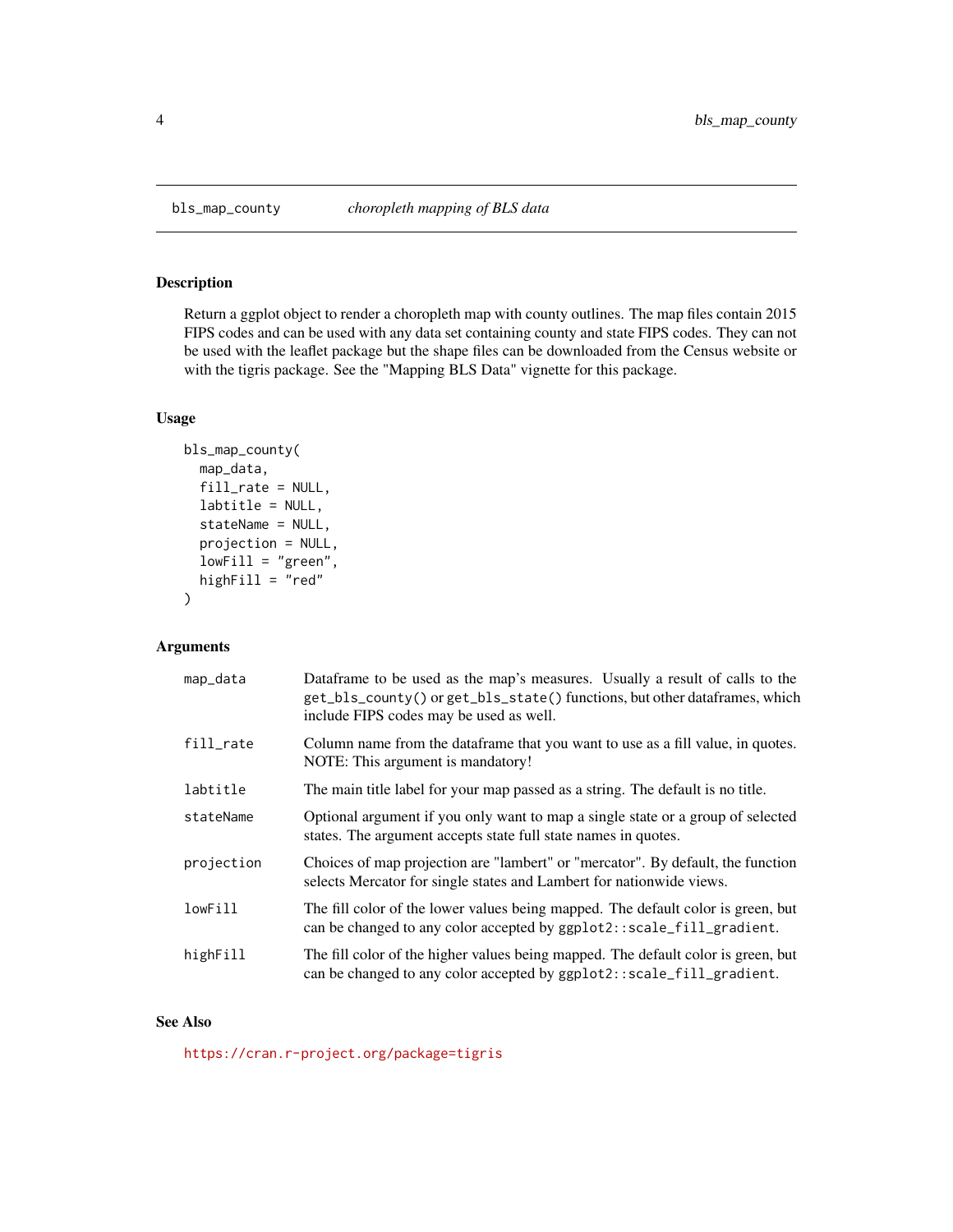# <span id="page-4-0"></span>bls\_map\_state 5

#### Examples

```
## Not run:
# Download the most current month unemployment statistics on a county level.
df <- get_bls_county()
# Map the unemployment rate by county.
bls_gg <- bls_map_county(map_data = df, fill_rate = "unemployed_rate",
                 labtitle = "Unemployment Rate")
bls_gg
# Map the unemployment rate for Florida and Alabama.
df <- get_bls_county(stateName = c("Florida", "Alabama"))
bls_gg <- bls_map_county(map_data=df, fill_rate = "unemployed_rate",
stateName = c("Florida", "Alabama"))
bls_gg
## End(Not run)
```
bls\_map\_state *choropleth mapping of BLS data*

#### Description

Return a ggplot object to render a choropleth map with state outlines. The map files contain 2015 FIPS codes and can be used with any data set containing state FIPS codes. They can not be used with the leaflet package but the shape files can be downloaded from the Census website or with the tigris package. See the "Mapping BLS Data" vignette for this package.

#### Usage

```
bls_map_state(
  map_data,
  fill_rate = NULL,
  labtitle = NULL,
  lowFill = "green".highFill = "red")
```
#### **Arguments**

map\_data Dataframe to be used as the map's measures. Usually a result of calls to the get\_bls\_state() function but other dataframes, which include FIPS codes may be used as well.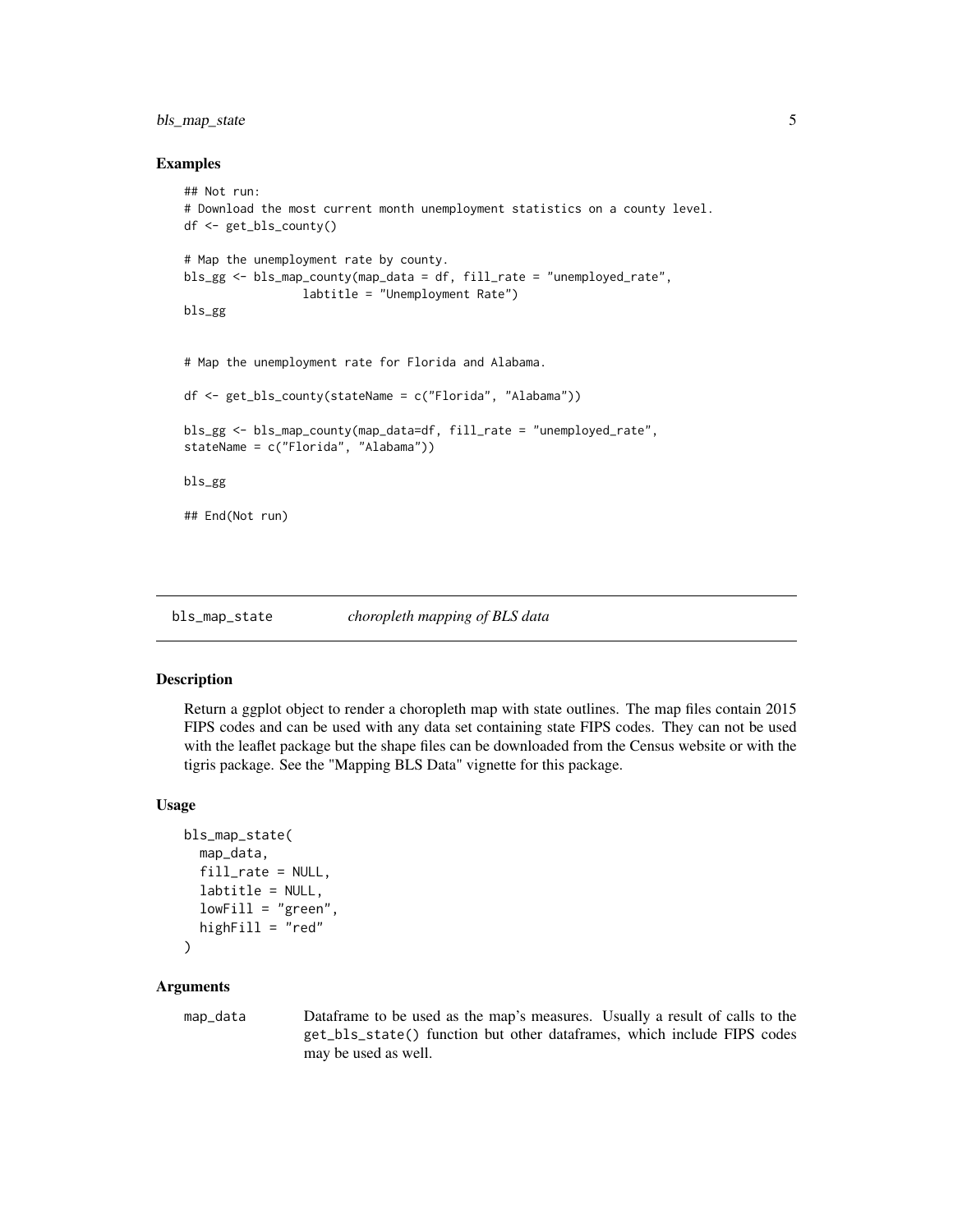<span id="page-5-0"></span>

| fill_rate | Column name from the dataframe that you want to use as a fill value.                                                                                       |
|-----------|------------------------------------------------------------------------------------------------------------------------------------------------------------|
| labtitle  | The main title label for your map passed as a string. The default is no title.                                                                             |
| lowFill   | The fill color of the lower values being mapped. The default color is green, but<br>can be changed to any color accepted by ggplot2::scale_fill_gradient.  |
| highFill  | The fill color of the higher values being mapped. The default color is green, but<br>can be changed to any color accepted by ggplot2::scale_fill_gradient. |

#### See Also

<https://cran.r-project.org/package=tigris>

#### Examples

```
## Not run:
# Downlaod employment statistics for April 2016.
df <- get_bls_state("April 2016", seasonality = TRUE)
# Map the unemployment rate from data set.
bls_gg <- bls_map_state(map_data = df, fill_rate = "unemployed_rate",
             labtitle = "Unemployment Rate")
bls_gg
## End(Not run)
```
county\_map\_data *Dataset for mapping U.S. counties with a Mercator projection*

# Description

A fortified data set that includes U.S. counties and is suitable for making maps with ggplot2. The county FIPS codes and boundary lines from the most recent TIGER release from the U.S. Census Bureau.

- long: County longitude
- lat: County latitude
- order: Polygon order
- hole: hole
- piece: Polygon piece
- id: FIPS Code
- group: group

A fortified data set that includes U.S. counties and is suitable for making maps with ggplot2. The county FIPS codes and boundary lines from the most recent TIGER release from the U.S. Census Bureau.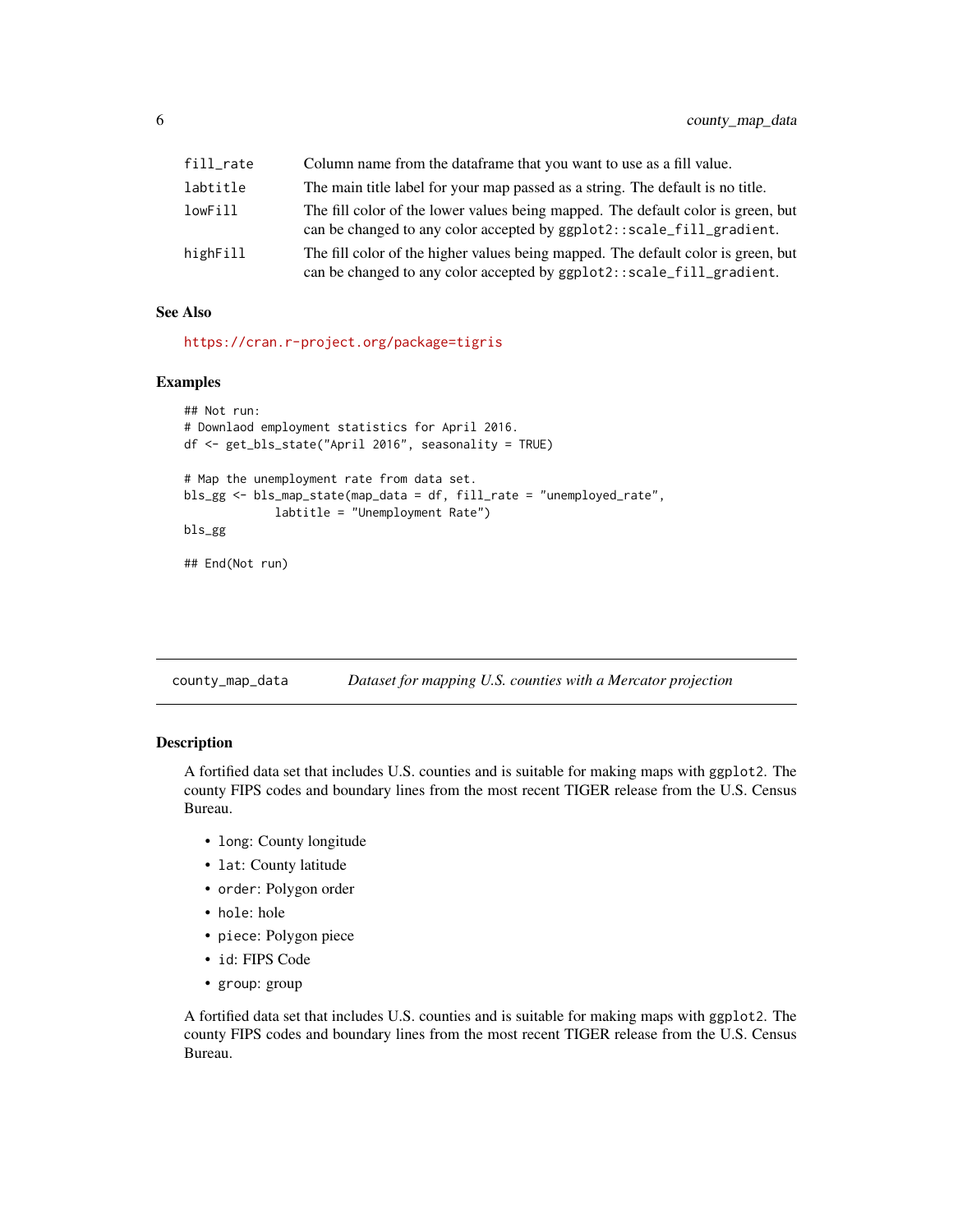#### <span id="page-6-0"></span>dateCast 7 and 3 and 3 and 3 and 3 and 3 and 3 and 3 and 3 and 3 and 3 and 3 and 3 and 3 and 3 and 3 and 3 and 3 and 3 and 3 and 3 and 3 and 3 and 3 and 3 and 3 and 3 and 3 and 3 and 3 and 3 and 3 and 3 and 3 and 3 and 3 a

- long: County longitude
- lat: County latitude
- order: Polygon order
- hole: hole
- piece: Polygon piece
- id: FIPS Code
- group: group

#### Usage

```
data(county_map_merc)
```

```
data(county_map_data)
```
# Format

A data frame with 55,413 rows and 7 variables

#### Details

Dataset with the lat. / long. of county FIPS codes used for mapping.

Built-in dataset for use with the bls\_map\_county() function. To access the data directly, issue the command data(county\_map\_merc).

Dataset with the lat. / long. of county FIPS codes used for mapping.

Built-in dataset for use with the bls\_map\_county() function. To access the data directly, issue the command data(county\_map\_data).

#### Note

Last updated 2017-01-26 Last updated 2017-01-26

dateCast *Cast a date column to data frame returned by the bls\_api() function*

# Description

A helper function to create a continuous date from Year and Period columns.

#### Usage

dateCast(api\_df = NULL, dt\_format = NULL)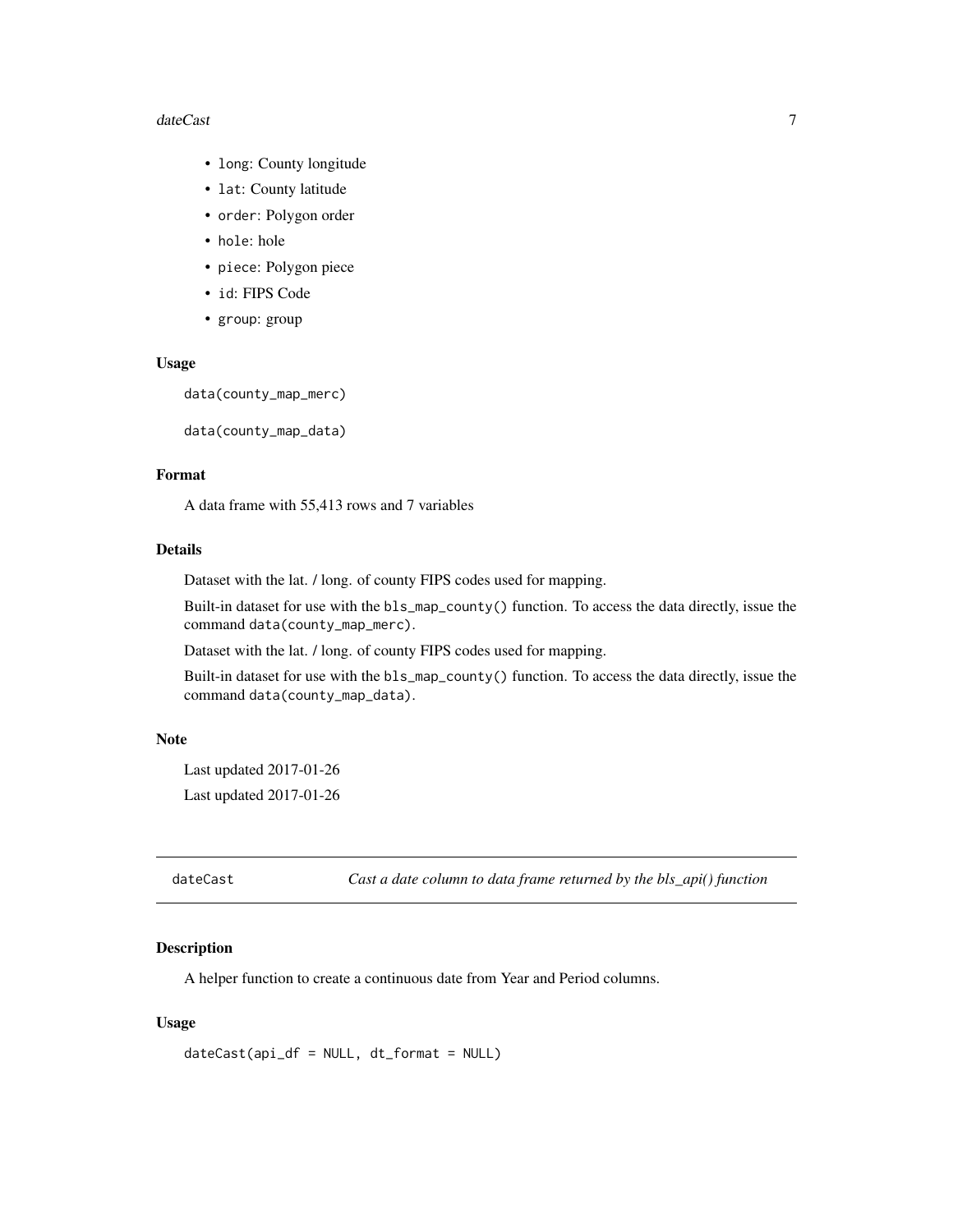# <span id="page-7-0"></span>Arguments

| api_df    | The data frame you wish to cast a date column to. Be sure the data frame con-<br>tains 'year' and 'period' columns as returned by the bls_api() function. |
|-----------|-----------------------------------------------------------------------------------------------------------------------------------------------------------|
| dt format | A character string containing a valid date format. The default will return the<br>ISO 8601 date format.                                                   |

# Examples

```
## Cast a date column to data frame returned by the bls_api() function.
df <- bls_api("LAUCN040010000000005") %>%
dateCast()
```
get\_bls\_county *A function that returns county-level labor statistics*

# Description

A function to download and format state employment data. Due to limitations in the data source, the function can only return data from the last 12 months. NOTE: Unlike many other BLS data sets, these data are never estimated, meaning the most current data may be as much as 60 days behind the current data. The county data are also never seasonally adjusted.

#### Usage

```
get\_bls\_county(data\_mth = NULL, stateName = NULL, ...)
```
#### Arguments

| date_mth  | The month you would like data for. Accepts full month names and four-digit<br>year. If NULL, it will return the most recent month in the database. |
|-----------|----------------------------------------------------------------------------------------------------------------------------------------------------|
| stateName | is an optional argument if you only want data for certain state(s). The argument<br>is NULL by default and will return data for all 50 states.     |
| .         | additional arguments                                                                                                                               |

# Examples

```
## Not run:
# Most recent month in the data set.
get_bls_county()
# A specific month
df <- get_bls_county("May 2017")
```
# Multiple months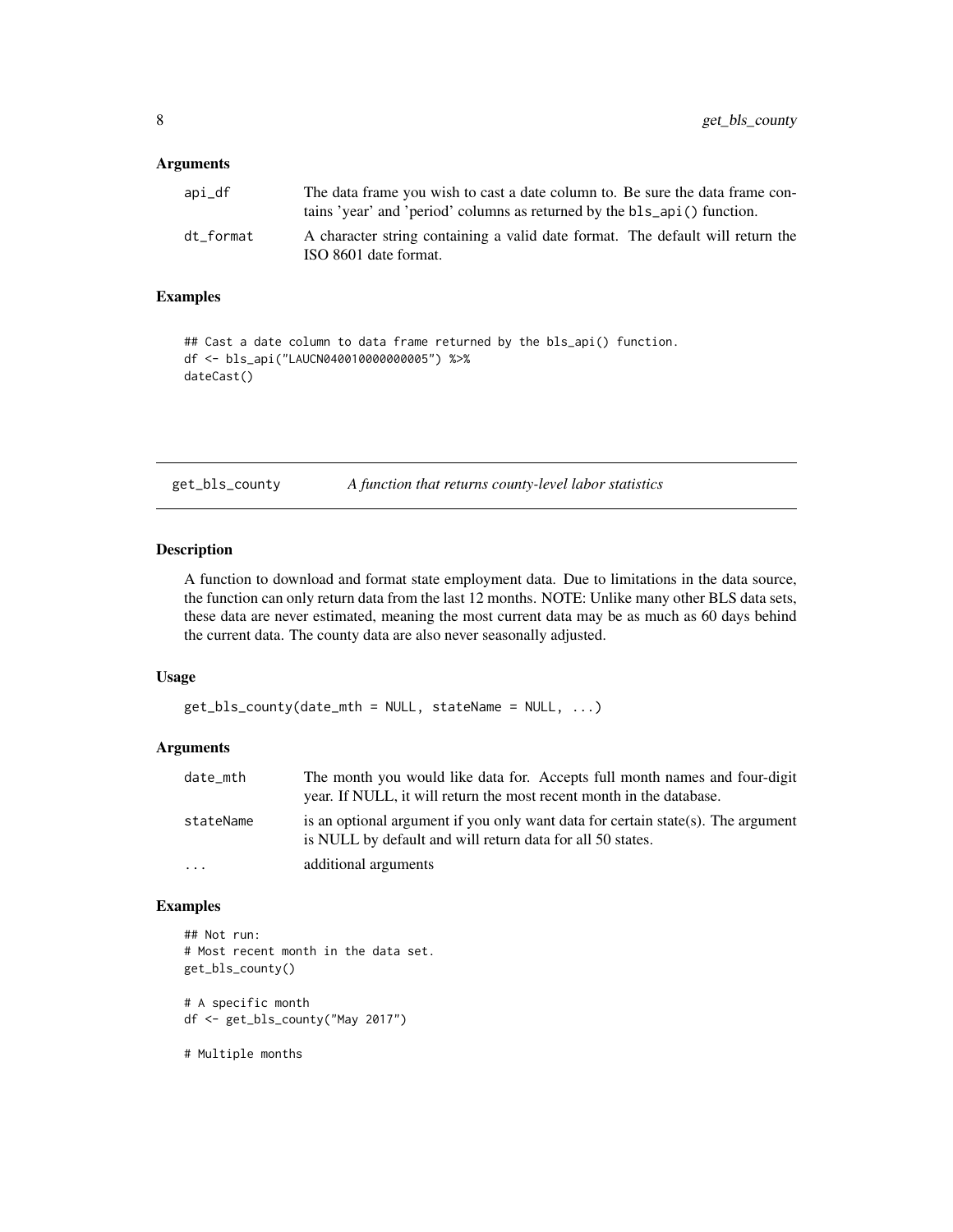# <span id="page-8-0"></span>get\_bls\_state 9

```
df <- get_bls_county(c("April 2017","May 2017"))
# A specific state
df <- get_bls_county(stateName = "Florida")
# Multiple states, multiple months
df<- get_bls_county(date_mth = "April 2017",
             stateName = c("Florida", "Alabama"))
## End(Not run)
```
get\_bls\_state *A function that returns county-level labor statistics*

# Description

A function to download and format state employment data. These data begin on January 1976 to current. NOTE: The most current data will always be at least 30 days behind the current date, and depending on the day of your query, those numbers may be estimates.

#### Usage

```
get_bls_state(date_mth = NULL, seasonality = TRUE, ...)
```
#### Arguments

| date_mth    | The month or months you would like data for. Accepts full month names and<br>four-digit year. |
|-------------|-----------------------------------------------------------------------------------------------|
| seasonality | TRUE or FALSE. The default value is TRUE.                                                     |
| $\cdots$    | additional arguments                                                                          |

# Examples

```
## Not run:
# Single series
get_bls_state(date_mth = "May 2016", seasonality = TRUE)
# Multiple series
get_bls_state(date_mth = c("April 2016", "May 2016"), seasonality = FALSE)
## End(Not run)
```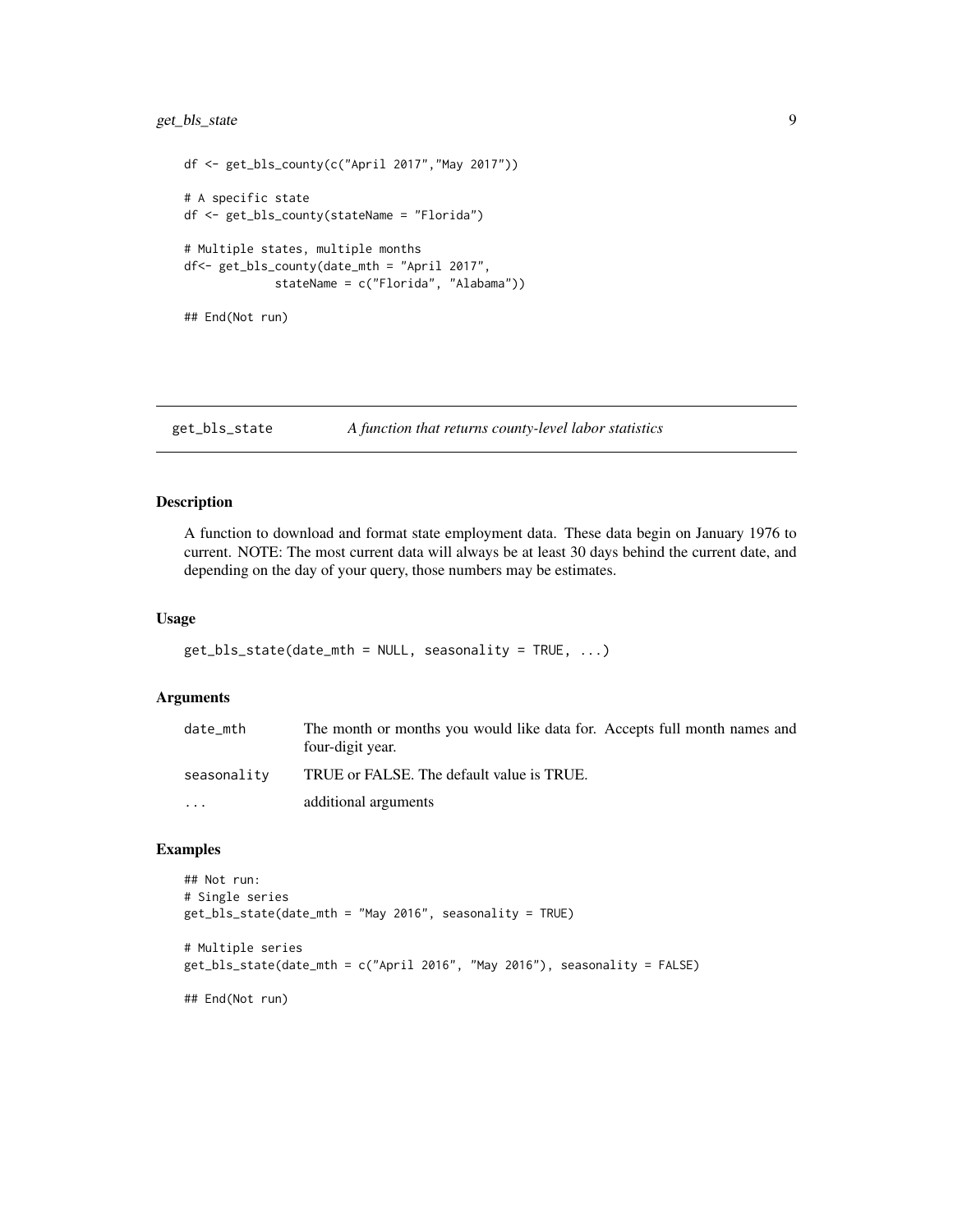<span id="page-9-0"></span>

Returns a data frame that uses data from the Consumer Price Index (All Goods) to convert the value of a US Dollar [\$1.00 USD] over time.

#### Usage

inflation\_adjust(base\_year = NA, ...)

#### **Arguments**

| base_year | $=$ A string or integer argument to represent the base year that you would like  |
|-----------|----------------------------------------------------------------------------------|
|           | dollar values converted to. For example, if you want to see the value of a 2007  |
|           | dollar in 2015, you would select 2015 as a base year and find 2007 in the table. |
| $\cdot$   | additional arguments                                                             |

# Examples

## Get historical USD values based on a 2010 dollar. values <- inflation\_adjust(base\_year = 2015)

map\_bls *choropleth mapping of BLS data*

# Description

Return a ggplot object to render a choropleth map with state and/or county outlines. The map files contain 2016 FIPS codes and can be used with any data set containing county and state FIPS codes. They can not be used with the leaflet package but the shape files can be downloaded from the Census website or with the tigris package. See the "Mapping BLS Data" vignette for this package.

#### Usage

```
map_bls(
  map_data,
  fill_rate = NULL,
  labtitle = NULL,
  stateName = NULL,
  projection = NULL,
  lowFill = "green",
```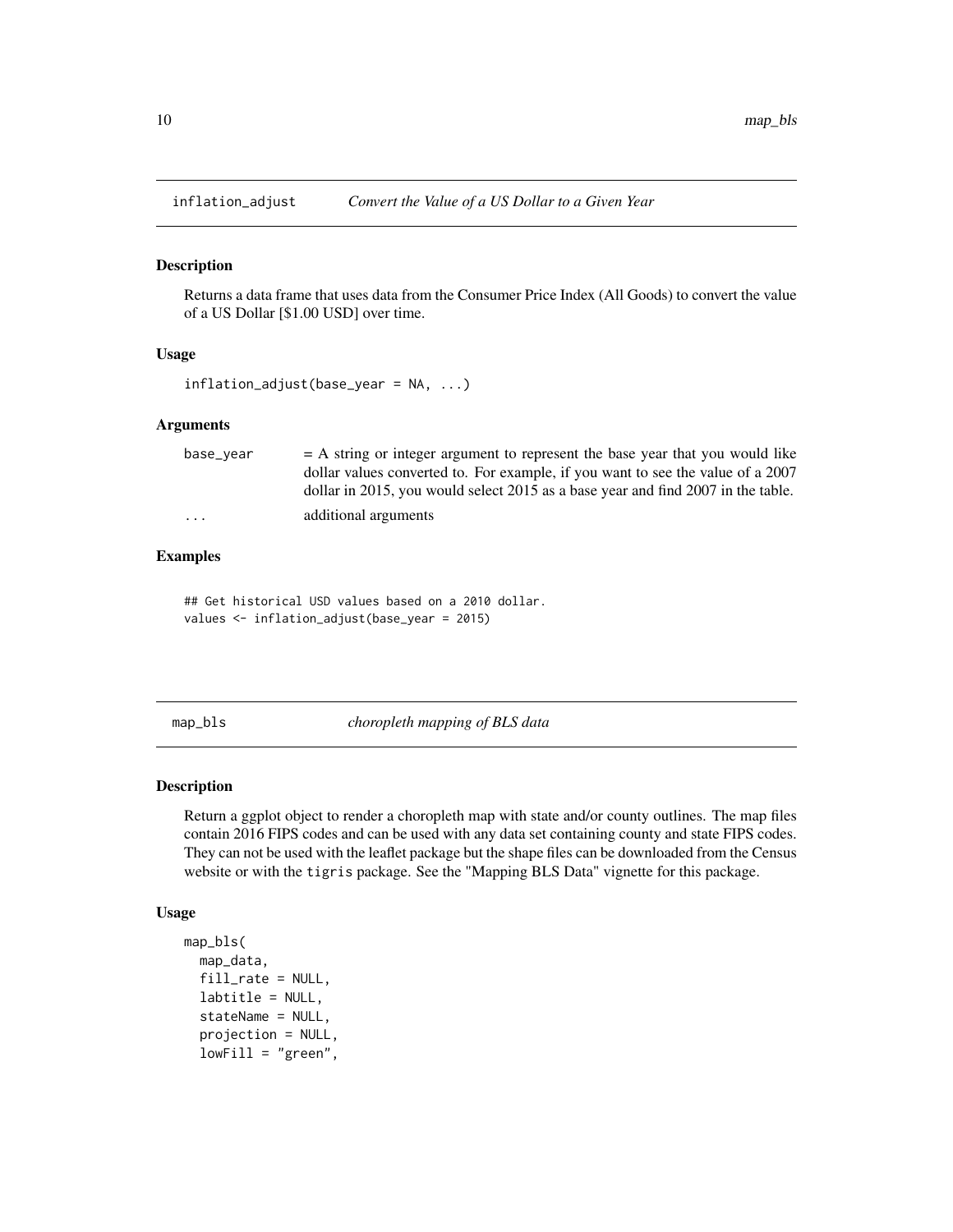```
highFill = "red",...
\lambda
```
#### Arguments

| map_data   | Dataframe to be used as the map's measures. Usually a result of calls to the<br>get_bls_county() or get_bls_state() functions, but other dataframes, which<br>include FIPS codes may be used as well. |
|------------|-------------------------------------------------------------------------------------------------------------------------------------------------------------------------------------------------------|
| fill_rate  | Column name from the dataframe that you want to use as a fill value, in quotes.<br>NOTE: This argument is mandatory!                                                                                  |
| labtitle   | The main title label for your map passed as a string. The default is no title.                                                                                                                        |
| stateName  | Optional argument if you only want to map a single state or a group of selected<br>states. The argument accepts state full state names in quotes.                                                     |
| projection | Choices of map projection are "lambert" or "mercator". By default, the function<br>selects Lambert for county data and Mercator for single states. and Lambert for<br>nationwide views.               |
| lowFill    | The fill color of the lower values being mapped. The default color is green, but<br>can be changed to any color accepted by ggplot2::scale_fill_gradient.                                             |
| highFill   | The fill color of the higher values being mapped. The default color is green, but<br>can be changed to any color accepted by ggplot2::scale_fill_gradient.                                            |
|            | additional arguments                                                                                                                                                                                  |

# See Also

<https://cran.r-project.org/package=tigris>

# Examples

```
## Not run:
# Download the most current month unemployment statistics on a county level.
df <- get_bls_county()
# Map the unemployment rate by county.
bls_gg <- map_bls(map_data = df, fill_rate = "unemployed_rate",
                 labtitle = "Unemployment Rate")
bls_gg
# Map the unemployment rate for Florida and Alabama.
df <- get_bls_county(stateName = c("Florida", "Alabama"))
bls_gg <- map_bls(map_data=df, fill_rate = "unemployed_rate",
stateName = c("Florida", "Alabama"))
bls_gg
```
# Downlaod state employment statistics for April 2016.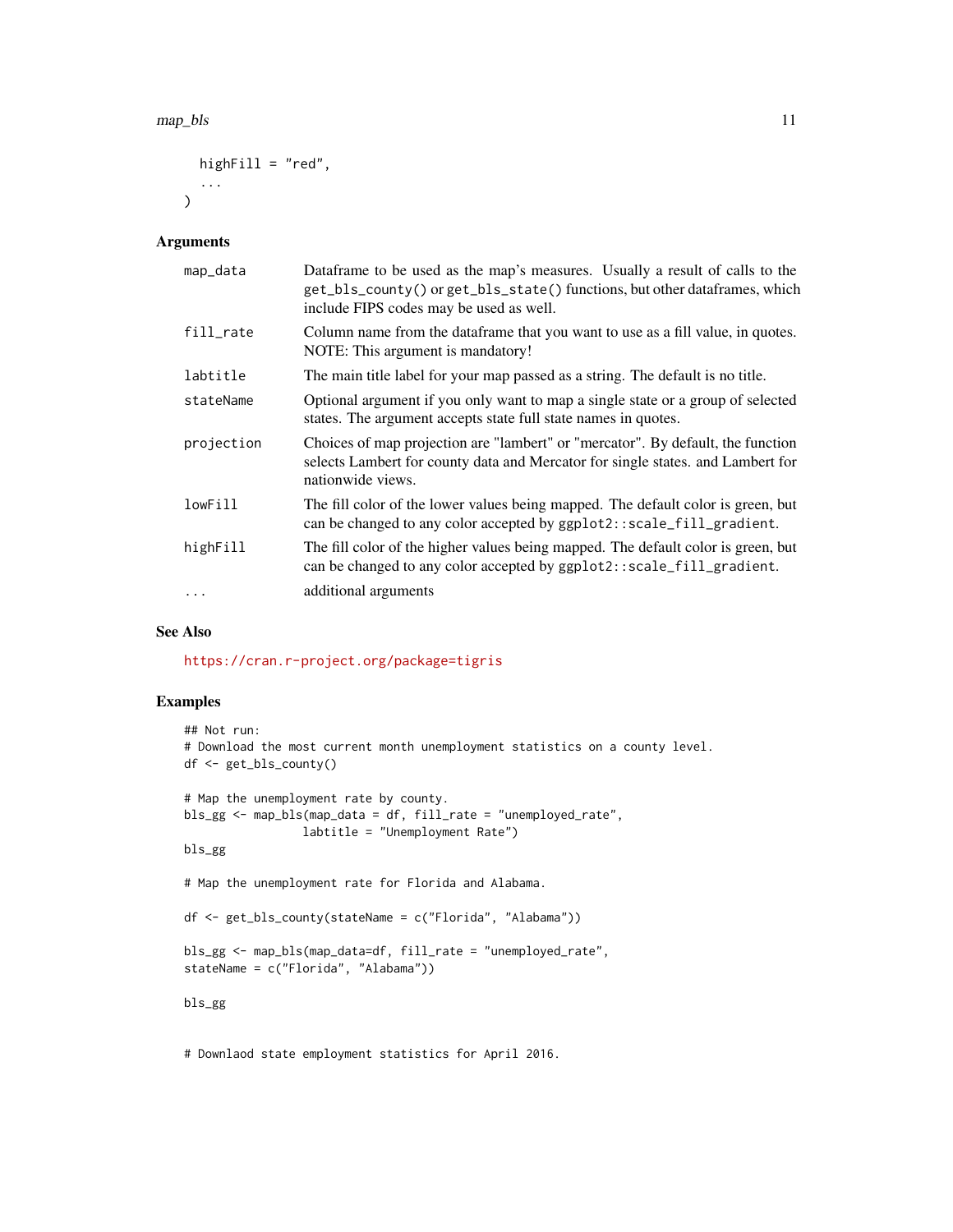```
df <- get_bls_state("April 2016", seasonality = TRUE)
# Map the unemployment rate from data set.
bls_gg <- map_bls(map_data = df, fill_rate = "unemployed_rate",
             labtitle = "Unemployment Rate")
bls_gg
```
## End(Not run)

qcew\_api *Request data from the Quarterly Census of Employment and Wages.*

# Description

Return data from the QCEW API. This is separate from the main BLS API and returns quarterly data sliced by industry, area or size. Industry is identified by NIACS code and area is identified by FIPS code. A key is not required for the QCEW API.

# Usage

```
qcew_api(year = 2018, qtr = "a", slice = NULL, sliceCode = NULL, ...)
```
# Arguments

| year      | These data begin in 2012 and go to the most recent complete quarter. The argu-<br>ment can be entered as an integer or a character. The default is 2012.                                                                                                                                                                                                                                                                                                                                                                                                          |
|-----------|-------------------------------------------------------------------------------------------------------------------------------------------------------------------------------------------------------------------------------------------------------------------------------------------------------------------------------------------------------------------------------------------------------------------------------------------------------------------------------------------------------------------------------------------------------------------|
| gtr       | Quarter: This can be any integer between 1 and 4, or "A" for annual. The<br>argument can be entered as an integer or a character. The default is 1, which<br>returns the first quarter.                                                                                                                                                                                                                                                                                                                                                                           |
| slice     | The slice should be one of the three data slices offered by the API; "industry",<br>"area", or "size."                                                                                                                                                                                                                                                                                                                                                                                                                                                            |
| sliceCode | The slice codes depend on what slice you select. For example, if you select the<br>"area" slice, your sliceCode should be a FIPS code. If you select "industry,"<br>your sliceCode should be a NIACS code. There are three internal data sets<br>containing acceptable slice codes to help with selections; blscrapeR::niacs<br>contains industry codes and descriptions, blscrapeR::area_titles contains<br>FIPS codes and area descriptions, and blscrapeR::size_titles contains in-<br>dustry size codes. These codes can be used for the slice Code argument. |
| $\ddotsc$ | additional arguments                                                                                                                                                                                                                                                                                                                                                                                                                                                                                                                                              |

#### See Also

[https://data.bls.gov/cew/doc/access/csv\\_data\\_slices.htm](https://data.bls.gov/cew/doc/access/csv_data_slices.htm)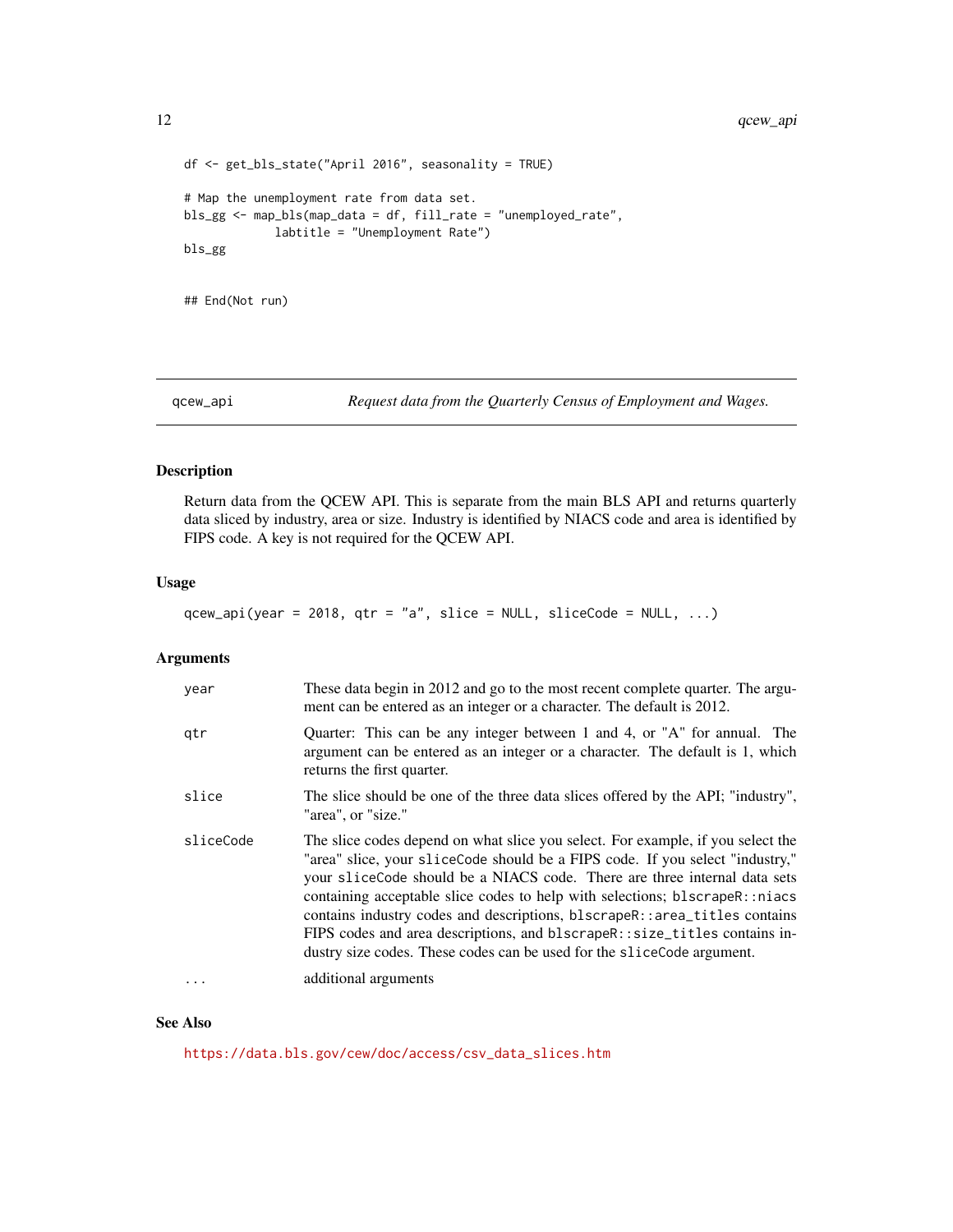# <span id="page-12-0"></span>Examples

```
# A request for the employment levels and wages for NIACS 5112: Software Publishers.
dat <- qcew_api(year=2017, qtr="a", slice="industry", sliceCode=5112)
```
quick\_employed\_level *Quick employed level*

# Description

Returns the employment level. SeriesID: LNS12000000 If you installed a BLS\_KEY with the set\_bls\_key() function, it will detect it and use your key. This counts against your daily query limit.

# Usage

```
quick_employed_level()
```
# Examples

```
## Not run:
df <- quick_employed_level()
## End(Not run)
```
quick\_employed\_rate *Quick employed rate*

# Description

Returns the "employment to population ratio." SeriesID: LNS12300000 If you installed a BLS\_KEY with the set\_bls\_key() function, it will detect it and use your key. This counts against your daily query limit.

#### Usage

```
quick_employed_rate()
```
#### Examples

```
## Not run:
df <- quick_employed_rate()
```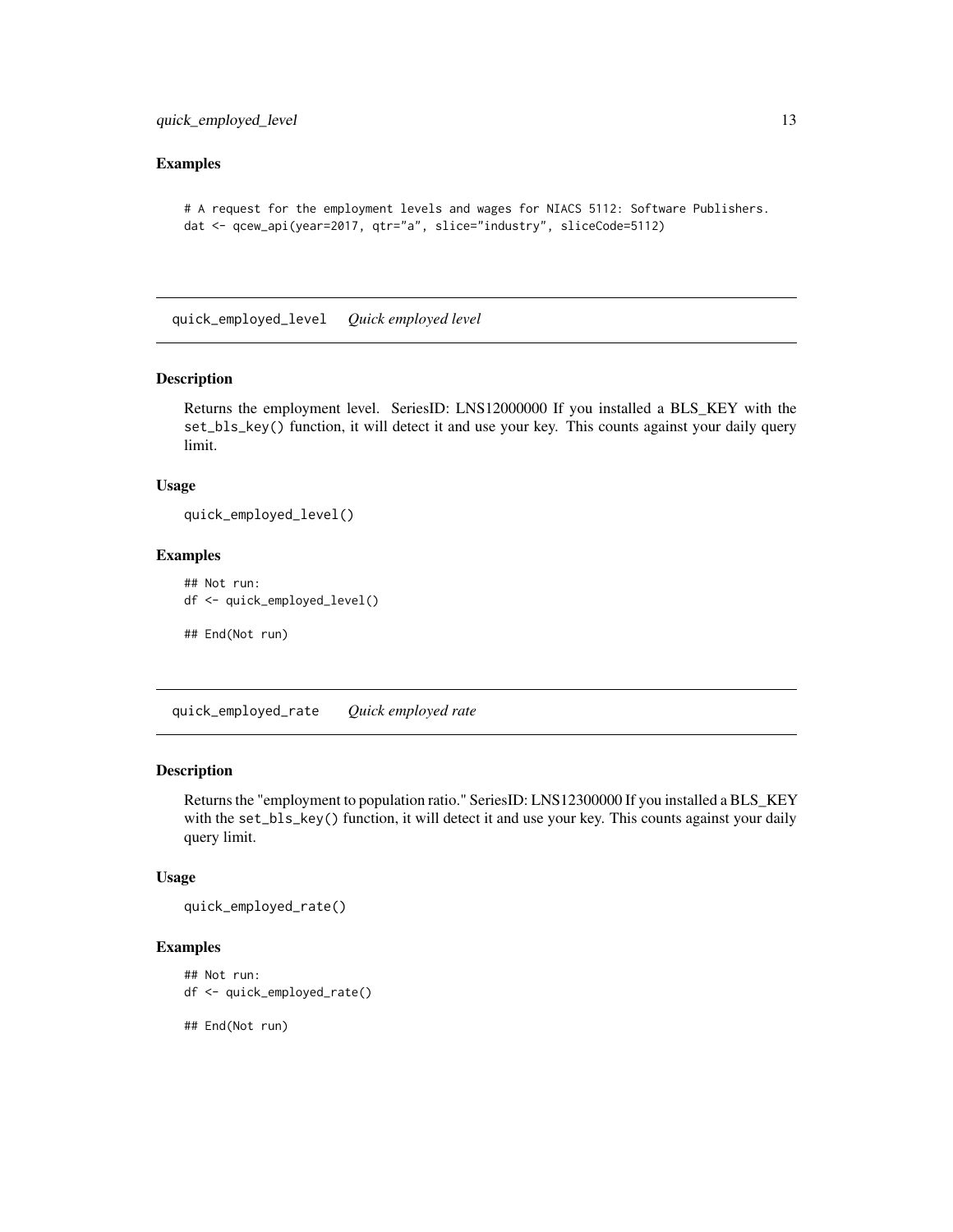<span id="page-13-0"></span>quick\_laborForce\_level

*Quick Civilian Labor Force Level*

#### Description

Returns the civilian labor force level. SeriesID: LNS11000000. If you installed a BLS\_KEY with the set\_bls\_key() function, it will detect it and use your key. This counts against your daily query limit.

# Usage

```
quick_laborForce_level()
```
#### Examples

```
## Not run:
df <- quick_laborForce_level()
```
## End(Not run)

quick\_laborForce\_rate *Quick Civilian Labor Force Rate*

# Description

Returns the civilian labor force participation rate. SeriesID: LNS11300000. If you installed a BLS\_KEY with the set\_bls\_key() function, it will detect it and use your key. This counts against your daily query limit.

# Usage

```
quick_laborForce_rate()
```
# Examples

```
## Not run:
df <- quick_laborForce_rate()
```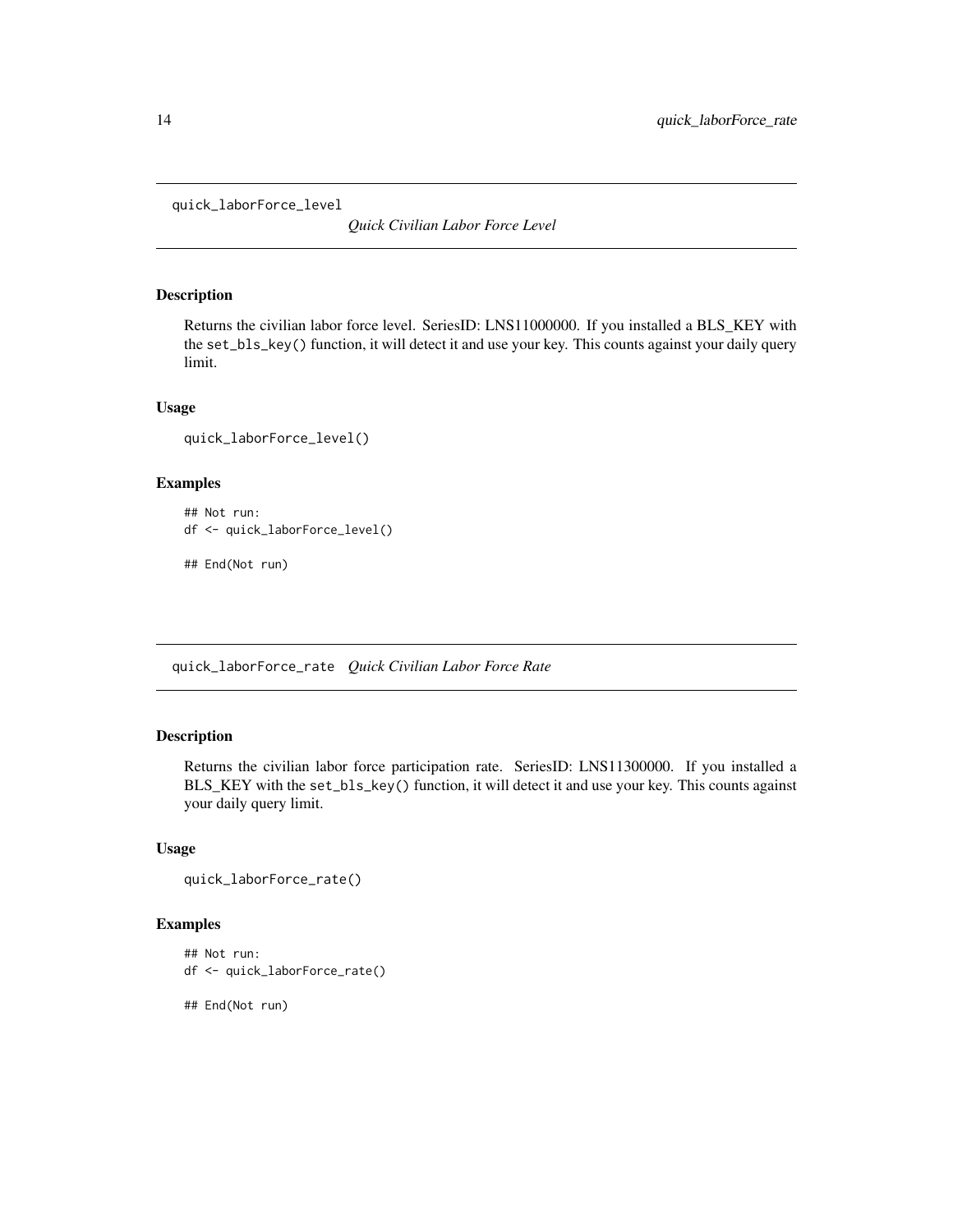<span id="page-14-0"></span>quick\_nonfarm\_employed

*Quick total nonfarm employment*

#### Description

Returns the Total Nonfarm Payroll Employment, seasonally adjusted. BLS id CES0000000001. If you installed a BLS\_KEY with the set\_bls\_key() function, it will detect it and use your key. This counts against your daily query limit.

# Usage

quick\_nonfarm\_employed()

#### Examples

```
## Not run:
df <- quick_nonfarm_employed()
```
## End(Not run)

quick\_unemp\_level *Quick unemployment level function*

# Description

Returns the unemployment level. SeriesID: LNS13000000. If you installed a BLS\_KEY with the set\_bls\_key() function, it will detect it and use your key. This counts against your daily query limit.

# Usage

```
quick_unemp_level()
```
# Examples

```
## Not run:
df <- quick_unemp_level()
```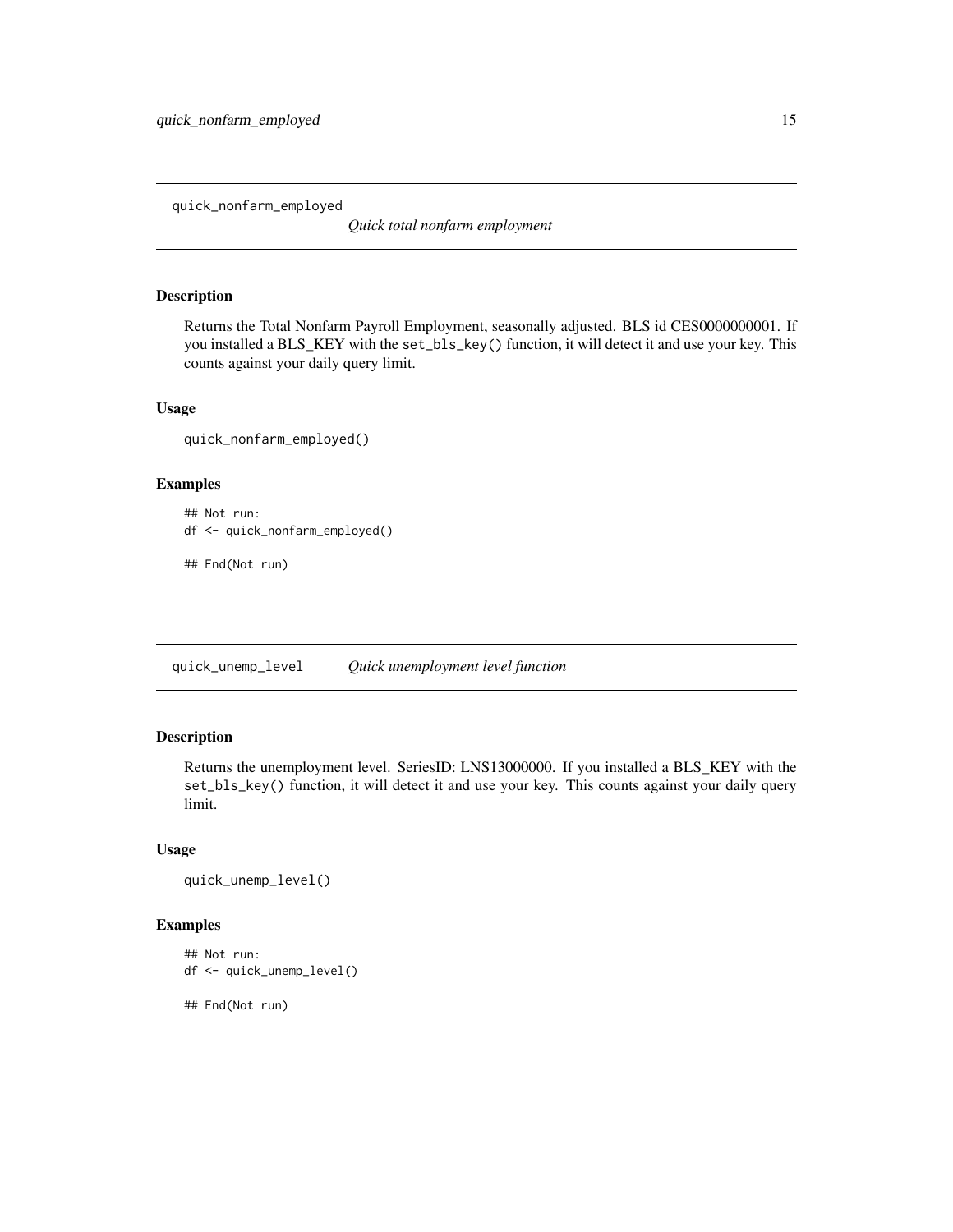<span id="page-15-0"></span>

Returns the "official" unemployment rate. That is, seasonally adjusted, 16 year and over, or the "U-3" rate. SeriesID: LNS14000000. If you installed a BLS\_KEY with the set\_bls\_key() function, it will detect it and use your key. This counts against your daily query limit.

# Usage

quick\_unemp\_rate()

# Examples

```
## Not run:
df <- quick_unemp_rate()
## End(Not run)
```
search\_ids *Search the internal series\_id data set.*

#### Description

Search the internal series\_id data set.

#### Usage

```
search_ids(keyword = NULL, periodicity_code = NULL, ...)
```
# Arguments

| keyword          | The keyword you want to search. This can be a fuzzy search of multiple key-                                                                                                                                                            |
|------------------|----------------------------------------------------------------------------------------------------------------------------------------------------------------------------------------------------------------------------------------|
|                  | words. For example "unemployment women".                                                                                                                                                                                               |
| periodicity_code |                                                                                                                                                                                                                                        |
|                  | The period of time of the surveys you are interested in. This is usually monthly,<br>quarterly or annually. You can type full words or beginning letters. For example,<br>$periodicity\_{code} = "m"$ or periodicity_code = "monthly". |
| $\cdots$         | additional arguments                                                                                                                                                                                                                   |

# Examples

```
# Search for monthly Unemployment Rates for Women
ids <- search_ids(keyword = c("Unemployment Rate", "Women"), periodicity_code = "M")
```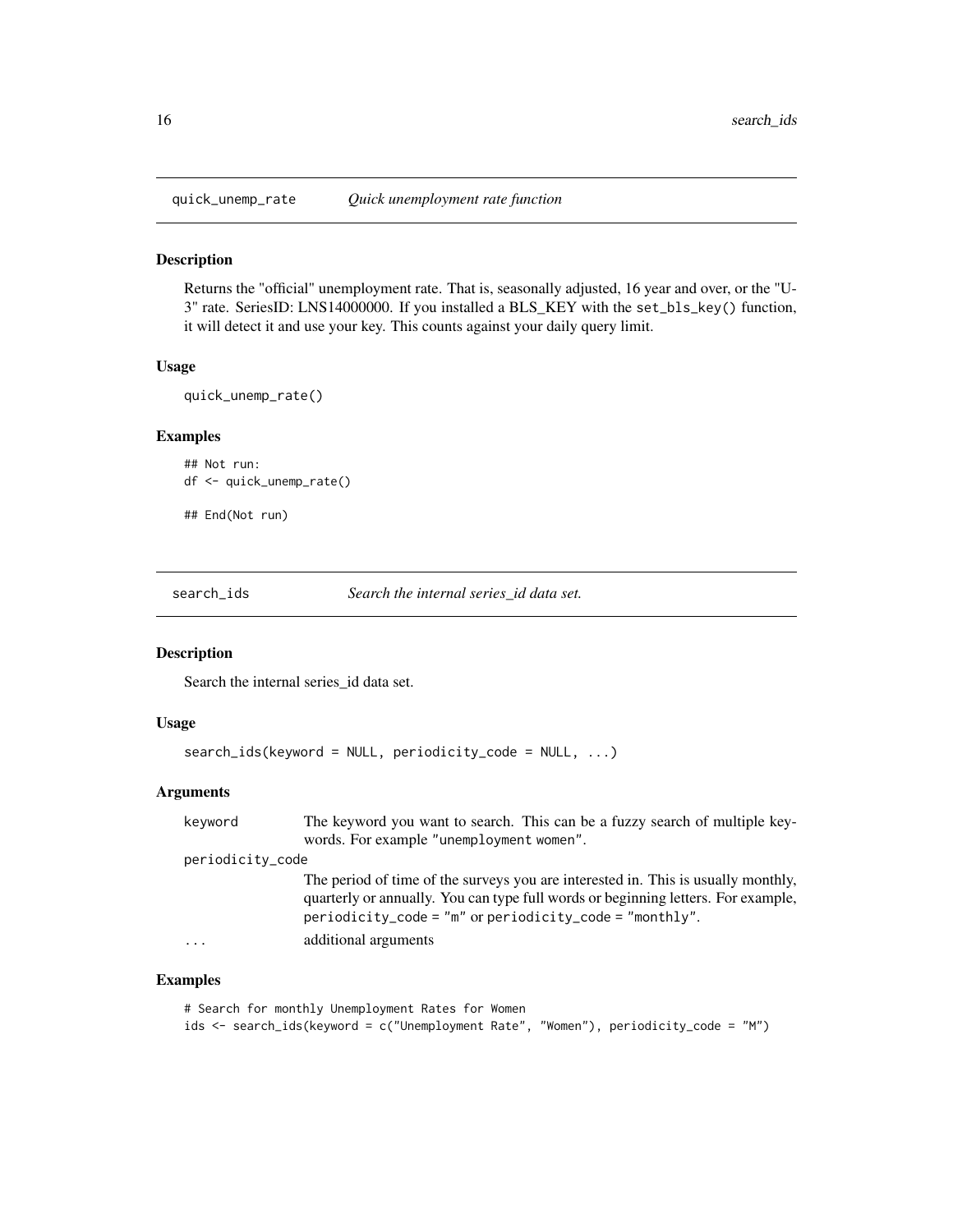<span id="page-16-0"></span>

This function will add your BLS API key to your .Renviron file so it can be called securely without being stored in your code. After you have installed your key, it can be called any time by typing Sys.getenv("BLS\_KEY") and can be used in package functions by simply typing BLS\_KEY. If you do not have an .Renviron file, the function will create on for you. If you already have an .Renviron file, the function will append the key to your existing file, while making a backup of your original file for disaster recovery purposes.

# Usage

set\_bls\_key(key = NA, overwrite = NA)

#### Arguments

| kev       | The API key provided to you from the BLS formated in quotes. A key can be<br>acquired at https://data.bls.gov/registrationEngine/ |
|-----------|-----------------------------------------------------------------------------------------------------------------------------------|
| overwrite | If this is set to TRUE, it will overwrite an existing BLS_KEY that you already<br>have in your. Renviron file.                    |

# Examples

```
## Not run:
set_bls_key("111111abc")
# First time, relead your enviornment so you can use the key without restarting R.
readRenviron("~/.Renviron")
# You can check it with:
Sys.getenv("BLS_KEY")
## End(Not run)
## Not run:
# If you need to overwrite an existing key:
set_bls_key("111111abc", overwrite = TRUE)
# First time, relead your enviornment so you can use the key without restarting R.
readRenviron("~/.Renviron")
# You can check it with:
Sys.getenv("BLS_KEY")
```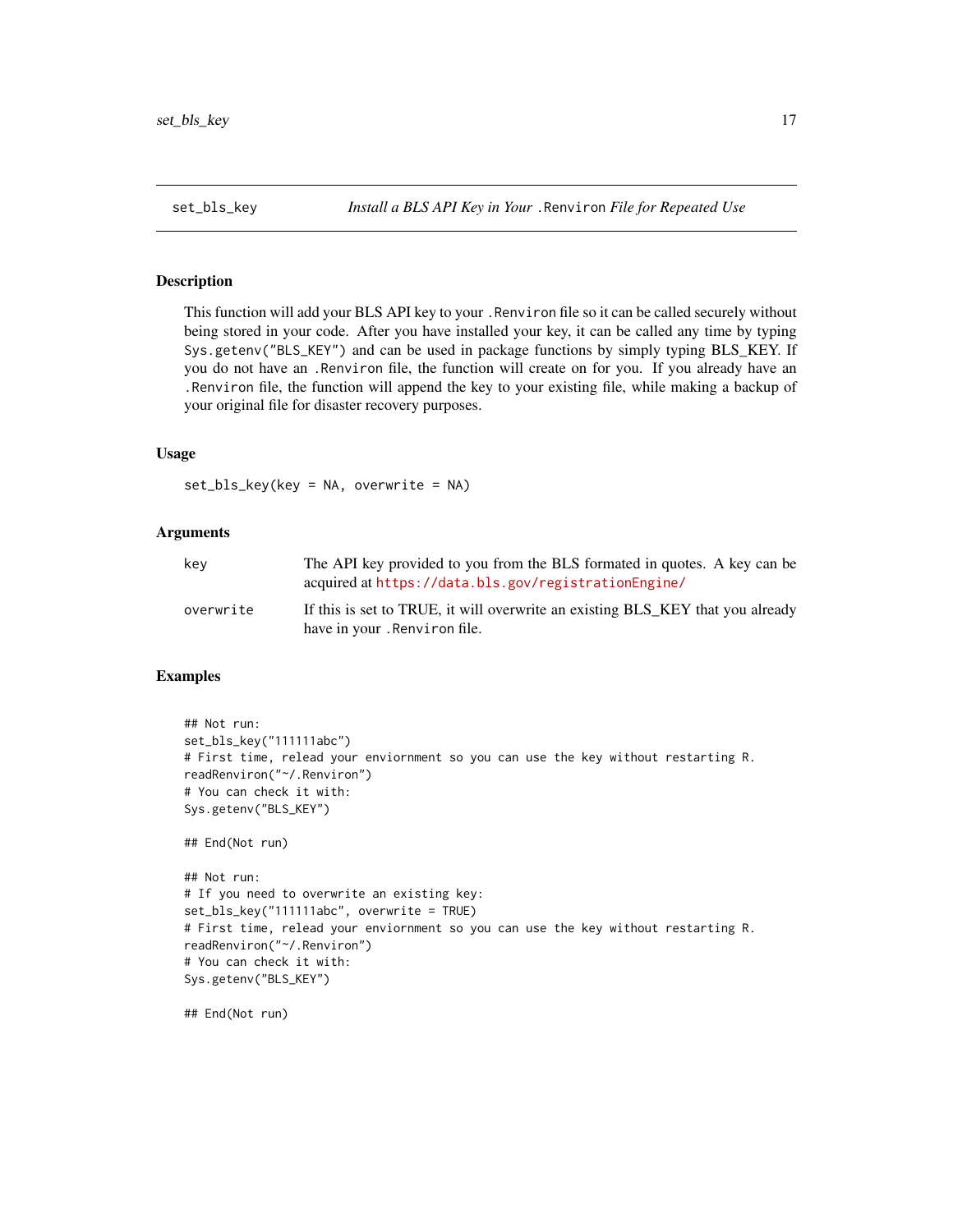<span id="page-17-0"></span>

A fortified data set that includes U.S. states and is suitable for making maps with ggplot2. The county FIPS codes and boundary lines from the most recent TIGER release from the U.S. Census Bureau.

- long: State longitude
- lat: State latitude
- order: Polygon order
- hole: hole
- piece: Polygon piece
- id: FIPS Code
- group: group

#### Usage

```
data(state_map_data)
```
# Format

A data frame with 13,660 rows and 7 variables

# Details

Dataset with the lat. / long. of county FIPS codes used for mapping.

Built-in dataset for use with the bls\_map\_state() function. To access the data directly, issue the command datastate\_map\_data).

# Note

Last updated 2017-01-26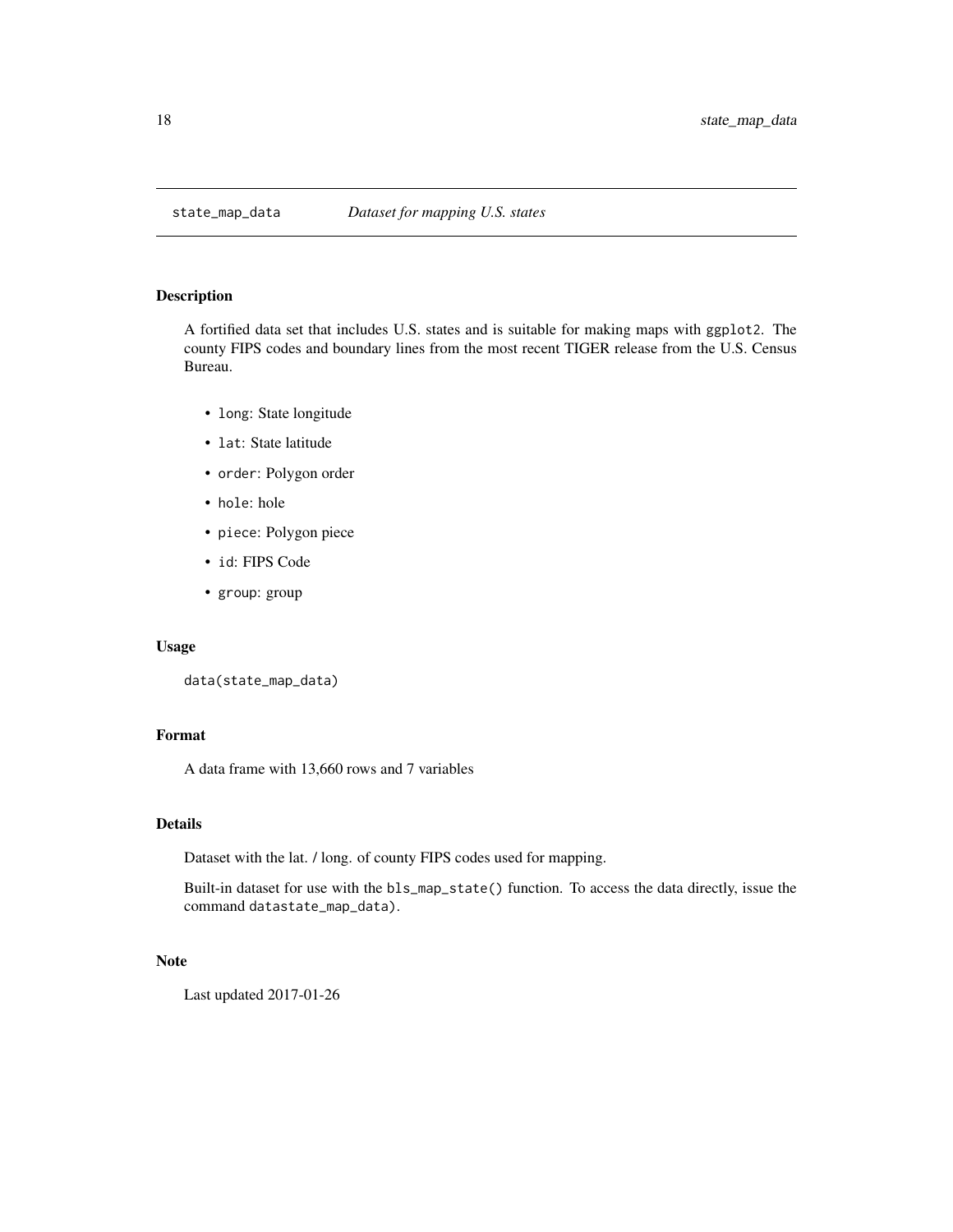<span id="page-18-0"></span>urlExists *urlExists*

# Description

A utility function to run a tryCatch on a URL.

# Usage

urlExists(target)

# Arguments

target url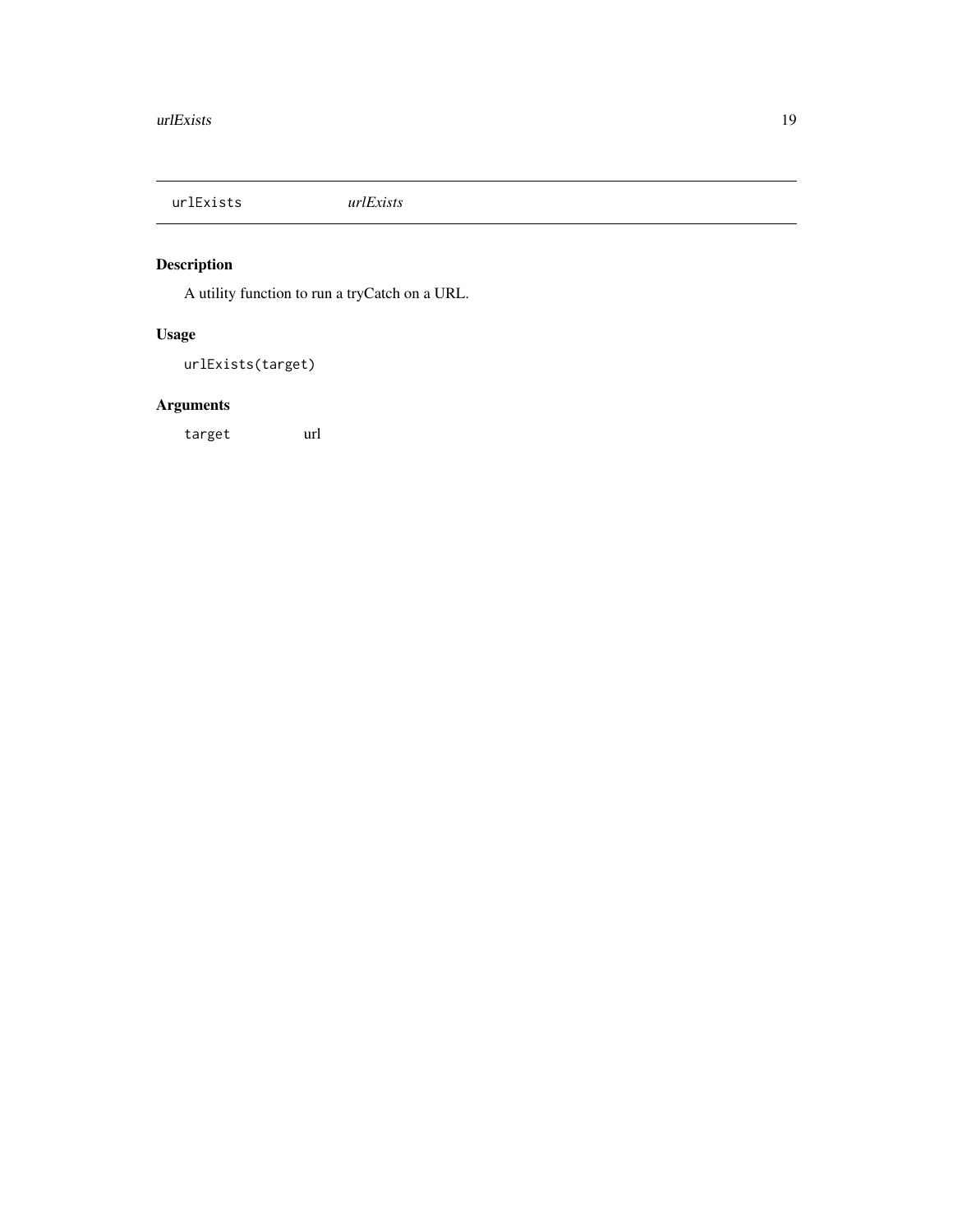# <span id="page-19-0"></span>**Index**

∗Topic api bls\_api, [2](#page-1-0) bls\_map\_county, [4](#page-3-0) bls\_map\_state, [5](#page-4-0) inflation\_adjust, [10](#page-9-0) map\_bls, [10](#page-9-0) qcew\_api, [12](#page-11-0) ∗Topic bls bls\_api, [2](#page-1-0) bls\_map\_county, [4](#page-3-0) bls\_map\_state, [5](#page-4-0) inflation\_adjust, [10](#page-9-0) map\_bls, [10](#page-9-0) qcew\_api, [12](#page-11-0) ∗Topic cpi bls\_api, [2](#page-1-0) inflation\_adjust, [10](#page-9-0) qcew\_api, [12](#page-11-0) ∗Topic datasets county\_map\_data, [6](#page-5-0) state\_map\_data, [18](#page-17-0) ∗Topic economics bls\_api, [2](#page-1-0) bls\_map\_county, [4](#page-3-0) bls\_map\_state, [5](#page-4-0) inflation\_adjust, [10](#page-9-0) map\_bls, [10](#page-9-0) qcew\_api, [12](#page-11-0) ∗Topic geography bls\_map\_county, [4](#page-3-0) bls\_map\_state, [5](#page-4-0) map\_bls, [10](#page-9-0) ∗Topic geo bls\_map\_county, [4](#page-3-0) bls\_map\_state, [5](#page-4-0) map\_bls, [10](#page-9-0) ∗Topic inflation bls\_api, [2](#page-1-0) inflation\_adjust, [10](#page-9-0)

qcew\_api, [12](#page-11-0) ∗Topic map bls\_map\_county, [4](#page-3-0) bls\_map\_state, [5](#page-4-0) map\_bls, [10](#page-9-0) ∗Topic nonfarm\_employed quick\_nonfarm\_employed, [15](#page-14-0) ∗Topic quick quick\_employed\_level, [13](#page-12-0) quick\_employed\_rate, [13](#page-12-0) quick\_laborForce\_level, [14](#page-13-0) quick\_laborForce\_rate, [14](#page-13-0) quick\_nonfarm\_employed, [15](#page-14-0) quick\_unemp\_level, [15](#page-14-0) quick\_unemp\_rate, [16](#page-15-0) ∗Topic rate quick\_employed\_level, [13](#page-12-0) quick\_employed\_rate, [13](#page-12-0) quick\_laborForce\_level, [14](#page-13-0) quick\_laborForce\_rate, [14](#page-13-0) quick\_unemp\_level, [15](#page-14-0) quick\_unemp\_rate, [16](#page-15-0) ∗Topic unemployment bls\_api, [2](#page-1-0) bls\_map\_county, [4](#page-3-0) bls\_map\_state, [5](#page-4-0) inflation\_adjust, [10](#page-9-0) map\_bls, [10](#page-9-0) qcew\_api, [12](#page-11-0) quick\_employed\_level, [13](#page-12-0) quick\_employed\_rate, [13](#page-12-0) quick\_laborForce\_level, [14](#page-13-0) quick\_laborForce\_rate, [14](#page-13-0) quick\_unemp\_level, [15](#page-14-0) quick\_unemp\_rate, [16](#page-15-0) bls\_api, [2](#page-1-0)

```
bls_map_county, 4
bls_map_state, 5
```